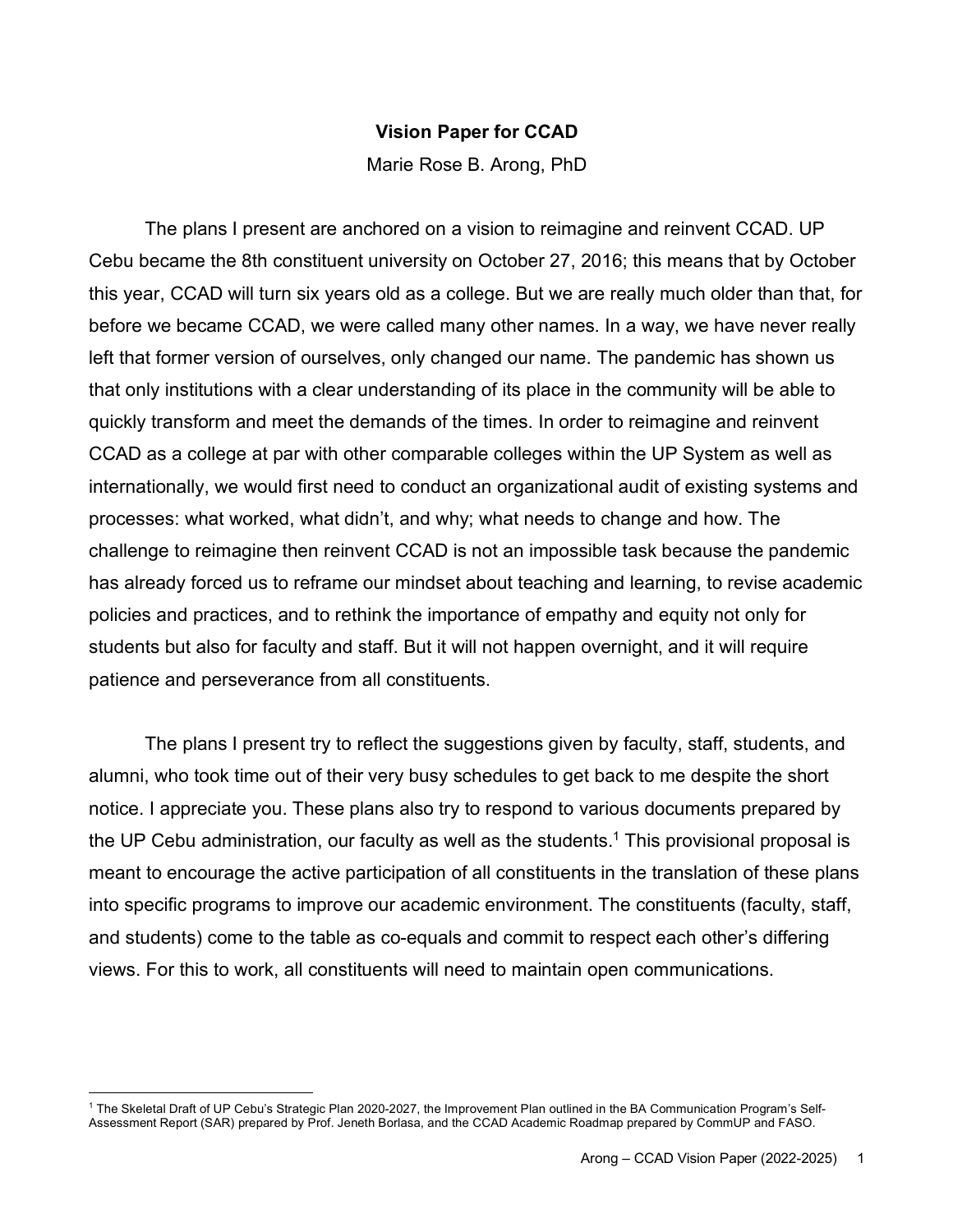## **Proposed Plans**

- 1. Identify and synchronize our academic, research and creative work, and public service agenda. The pandemic has upended the priorities of even the most established institutions; a revised agenda that is receptive to the issues that beset the community is necessary.
- 2. Revise existing curriculum and develop new undergraduate and/or graduate programs based on the academic agenda.
	- a. Communication program: MA Communication and Media submitted to the UP Cebu Curriculum Committee, early 2022 (institution delayed to AY2023-2024).
	- b. Fine Arts program: MFA or MA proposal writing stage, expected institution (AY2024-2025).
	- c. Review and revise existing programs to reflect the academic agenda.
- 3. Formalize an alumni and external affairs that will facilitate an official college alumni association, conduct an annual alumni tracer study, and implement a systematized employer-feedback mechanism.
- 4. Develop student recruitment activities to encourage more enrollment from underrepresented sectors of society.
	- a. Conduct a face to face caravan featuring alumni and faculty.
	- b. Create a digital marketing plan for recruitment.
- 5. Update the college development plan to make it inclusive by offering upward mobility for both faculty and staff.
	- a. Identify available plantilla items and ensure a fair and equitable allocation process based on the needs of each program.
	- b. Include administrative load credit, research and creative work load credit, and extension work load credit in the plan.
	- c. Encourage more faculty to pursue PhD studies in areas aligned with the academic agenda and at institutions that offer tuition scholarships.
	- d. Encourage staff to pursue or complete an undergraduate degree.
	- e. Organize regular training programs for faculty and staff.
- 6. Improve the quality of the research and creative work environment not only for faculty but also for staff and students.